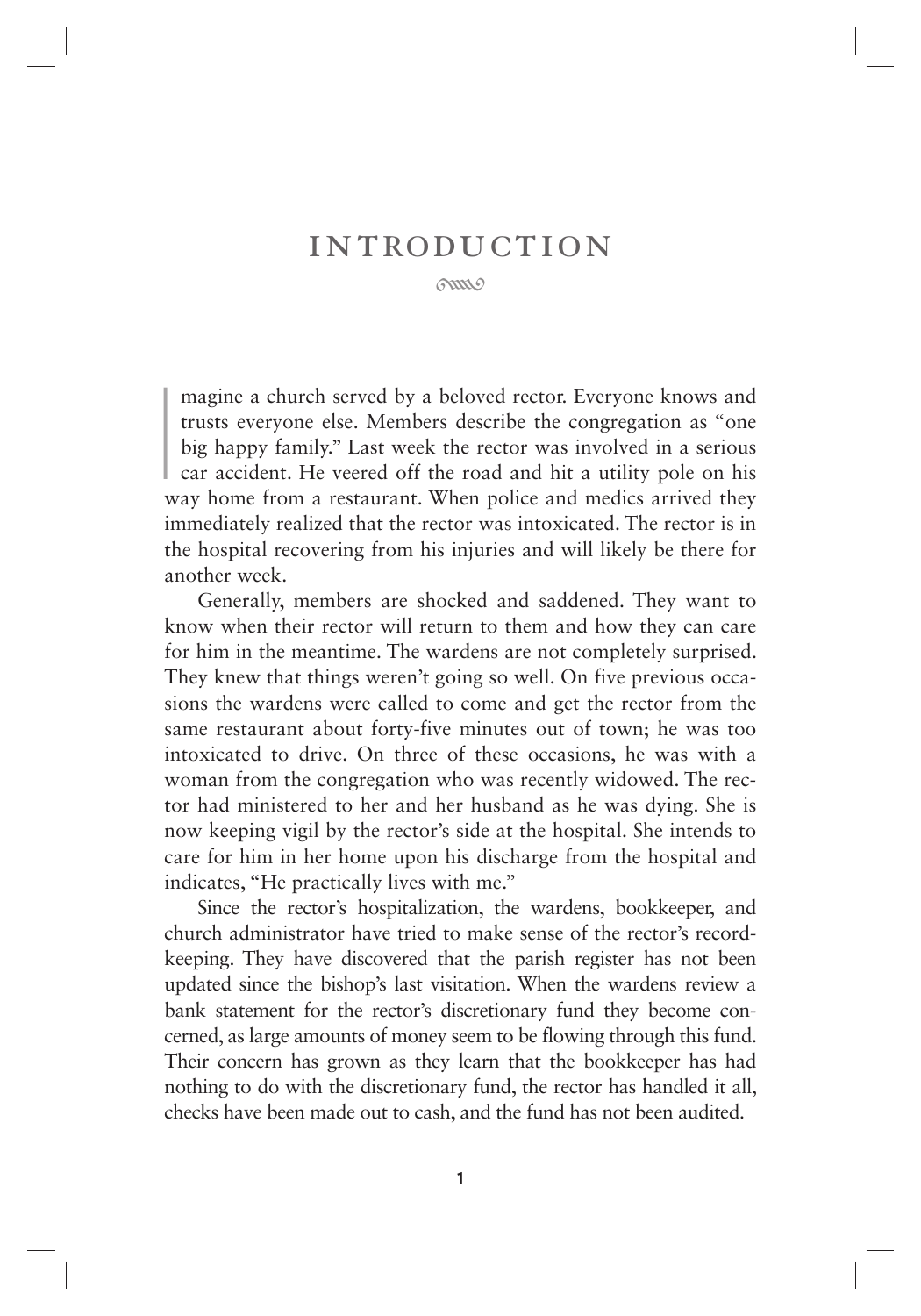On top of this, a member of the local press called a warden to ask for a comment regarding the rector. During this call the warden learned that the police plan to arrest the rector for driving while intoxicated. The bishop has informed the wardens that when the rector is discharged from the hospital, he will not return to serve in the parish. The rector will need to focus on his well being, attend to criminal proceedings in secular court, and perhaps attend to ecclesiastical disciplinary proceedings.

Members are experiencing a wide range of reactions. Some are angry with the wardens for not having intervened sooner; if they had, the rector could have been spared this recent tragic event. Some are angry with the woman whose husband just died; she should have known that the rector was in a vulnerable state and should not have risked tarnishing his reputation by being seen with him. Some are sad because they believed their church to be perfect—at least one big happy family—and now that image of the church is lost. Some are pooling their funds to pay for the rector's legal expenses, and some are angry with the bishop for taking away their beloved rector and being so "un-pastoral" by not letting the rector return to them in his time of need.

As the week progresses, members are becoming more and more anxious. A number of members are beginning to treat each other harshly. Longtime friends who supported each other through life's challenges cannot support each other now; they find themselves on opposite sides of this situation. Relationships among members are becoming frayed. A few vestry members have resigned because they are so angry with the bishop that they don't want to be part of the church. Interestingly, not many members seem to be angry with the rector—he appears to be the victim in all this. Others are ostracizing the few who are angry with the rector.

This fictitious story may seem extreme, but it is not farfetched. When a congregational leader crosses boundaries, often more than one type of boundary is crossed. Unfortunately, our imaginary rector is in deep trouble—in so many ways. He may be involved in a sexualized relationship with a parishioner. He may have embezzled funds. Moreover, he appears to have a problematic relationship with alcohol and will likely face criminal charges in secular court for driving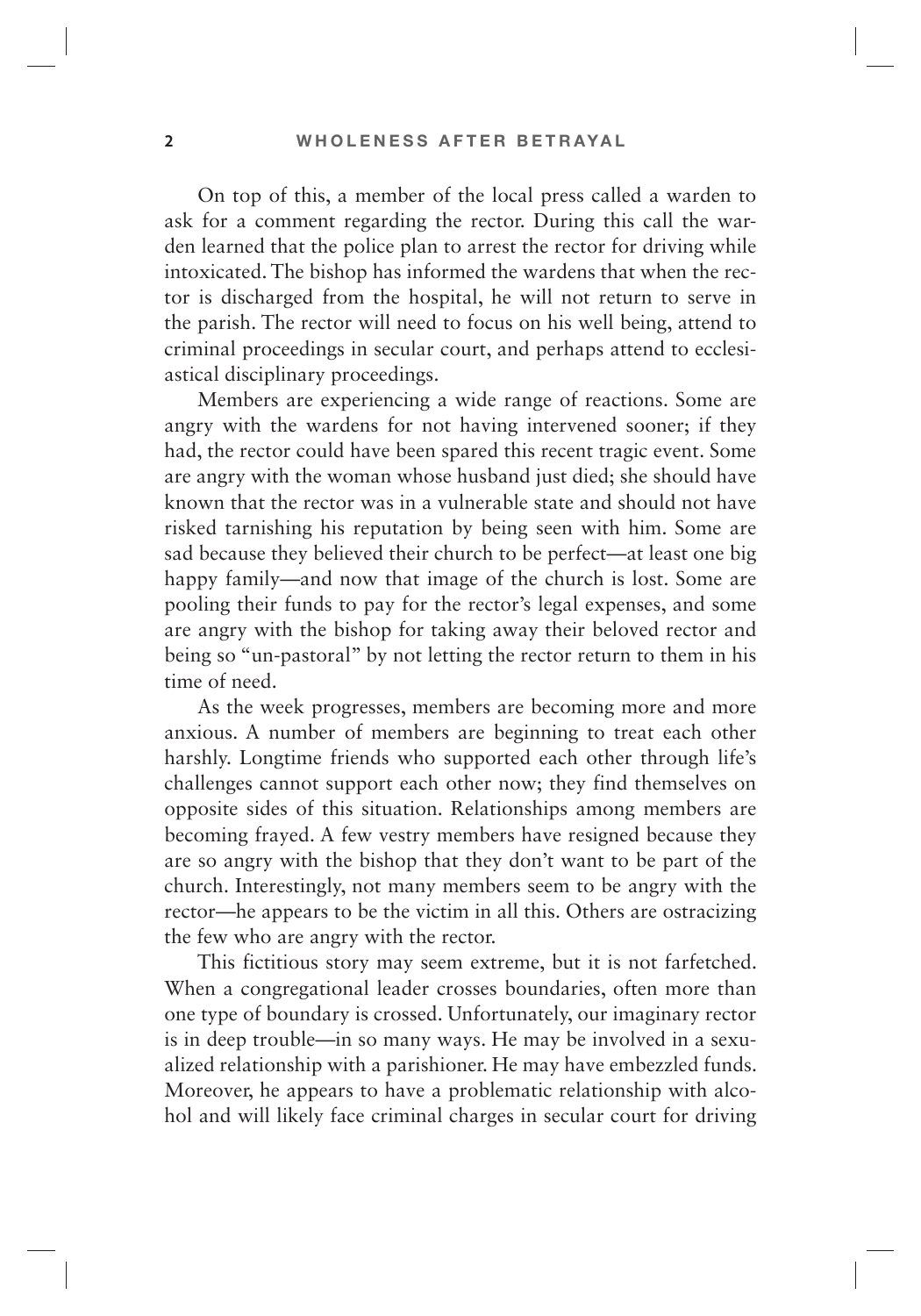#### Introduction **3**

under the influence. While this story is fictitious, all other scenarios and examples found in these pages are based on real events. Many are amalgams of actual events from congregations across the Church. It is likely that you, the reader, are aware of even more episodes that illustrate the dynamics of misconduct in a congregation.

Almost everyone, whether they attend a church or not, is familiar with instances of misconduct in a church. Consider the following examples: an elected lay leader embezzles church funds to pay for a vacation house and cars for her family; this continues for years before it is detected. A longtime church musician is arrested, convicted, and incarcerated for sexual abuse of children; during his tenure he took youth choirs on international concert tours. A married priest has "an affair"1 with a recently divorced woman in his congregation; he ministered to her throughout the breakdown of her marriage. A senior warden offers to provide childcare so parents can volunteer at a church function; while trusted with their care, he sexually abuses the children. A respected rector makes romantic overtures to numerous women in his parish and over a dozen of these overtures become fully sexualized relationships while the rector continues to serve the parish. An older priest sexualizes a relationship with a young woman who sought pastoral care and support after the death of her father. A rector uses sexually explicit language during confirmation classes and sexually abuses an adolescent male in the class.

What do all of these examples have in common? A lay or ordained leader has betrayed the trust of a congregation. The leader's persona and position of authority in the church engendered trust, which the leader betrayed by putting his or her own needs before those of the congregation's members. While some congregational misconduct violates secular law, the effects of misconduct can be devastating even if secular law is not violated.

<sup>1. &</sup>quot;Affair" generally connotes a sexualized relationship between two consenting adults. This is not an accurate description of a sexualized relationship between an ordained leader and an individual to whom he or she ministers. The disparity of power between the two individuals diminishes, if not completely negates, the ability of the recipient of ministry to voluntarily consent to a sexualized relationship. For further information and training materials on preventing the exploitation of adults in congregations, see *www.cpg.org/productsservices/ preventingsexualabuse.cfm.*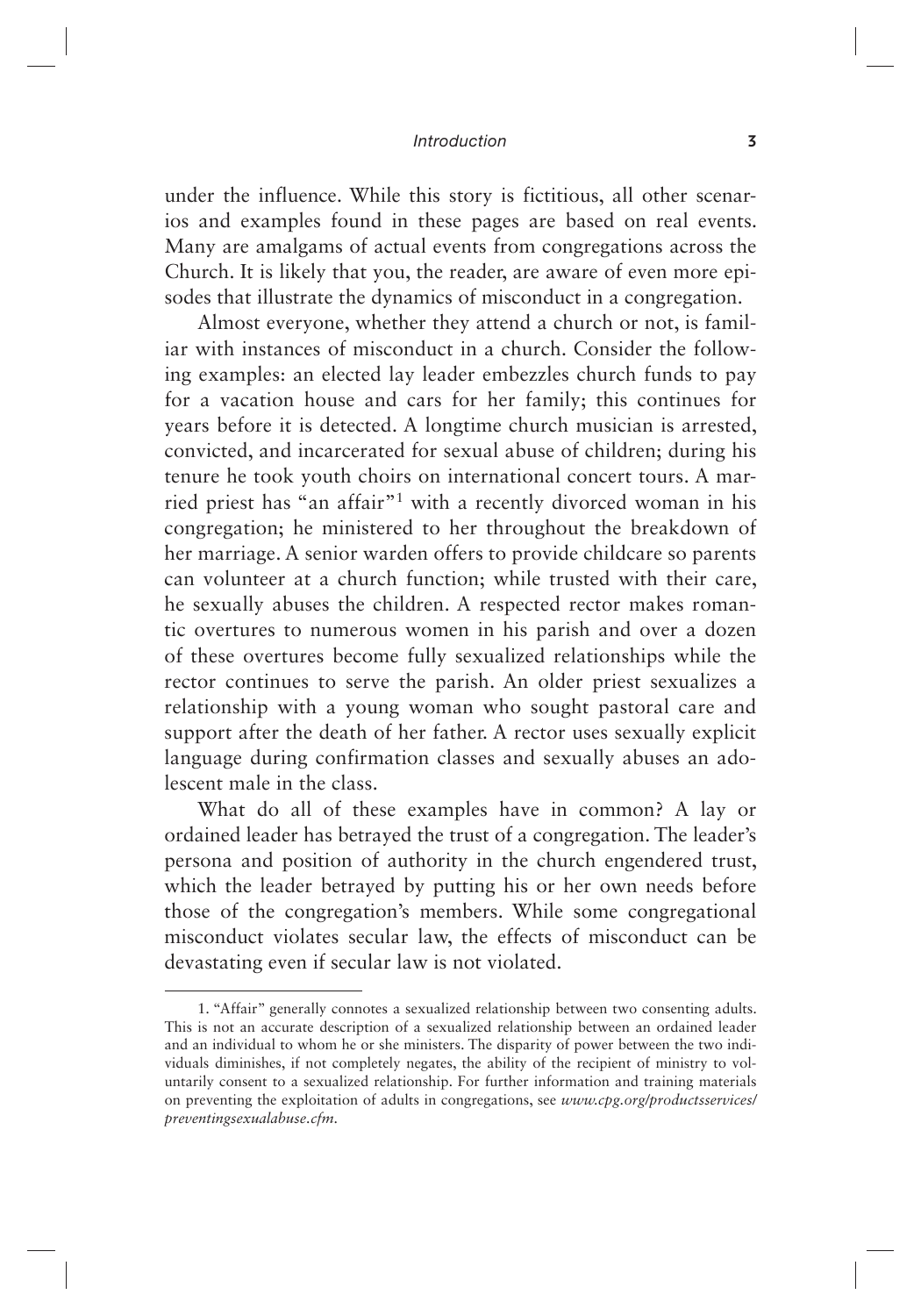The fallout from misconduct in a congregation can be devastating to both individual members and the congregation as a community. Restoring trust in oneself, other parishioners, and even God, is difficult work that can be guided, nurtured, and supported by congregational and judicatory leaders. A path toward healing and wholeness for individual members and the congregation is set out in the chapters that follow.

# **WHY THIS BOOK?**

The goal of this book is to offer information and practical stepby-step suggestions to facilitate effective responses to misconduct in congregations. The information and suggestions have been informed, developed, and tested while serving on diocesan staff for the Episcopal Church in Connecticut since 2000. During this time there have been a number of congregations experiencing and struggling with the aftermath of misconduct by ordained and lay leaders. In some congregations the misconduct occurred long before I began to serve on diocesan staff, and yet the effects were still palpable.

My intention is to offer tools that can used by any denomination to build up Christian communities of faith—the Body of Christ. Caring and supporting those who are directly impacted by misconduct primary victims and those who offend—is important; however, it is equally important to care and support all members of a congregation. It is through this work that members learn to confront their own reactions to misconduct, minister to one another, acknowledge any harm they may have caused others, restore trust with one another, and reconcile relationships with others in the congregation. Doing this work equips members to engage in God's mission of restoration and reconciliation in other settings. This is the work we, as the Church, are called to do. And while it is unclear what our Church will look like in the future, it is clear that healthy Christian communities will continue to be essential in the formation of disciples.

If any of what is within these pages causes distress to anyone who was victimized or impacted by misconduct in a congregation, I apologize for the harm caused by my words and ask your forgiveness. I have sought to treat those who were victimized and those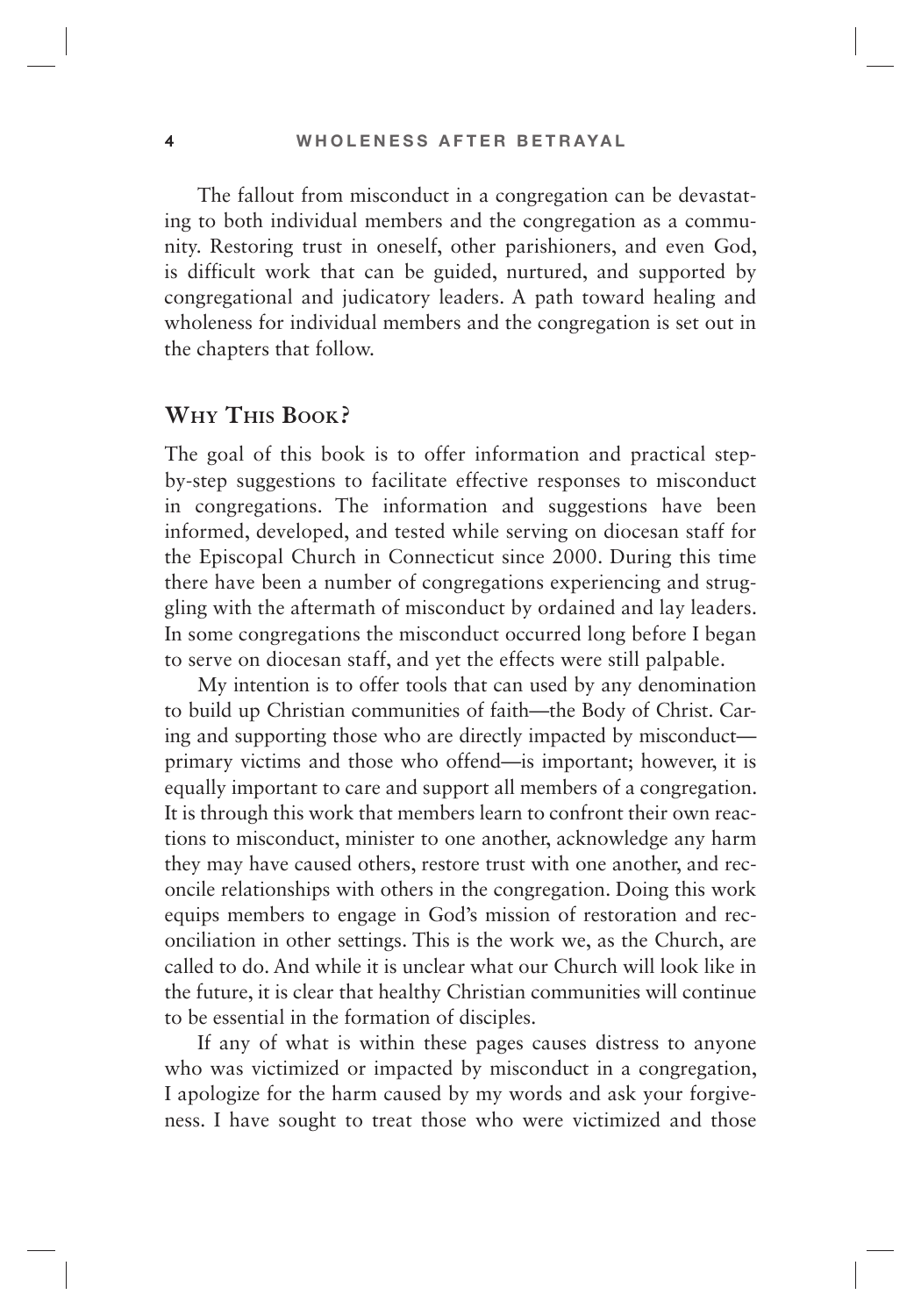#### Introduction **5**

who offend with dignity and respect, while attempting to convey the importance and intricacies of caring for all members of congregations in the wake of misconduct.<sup>2</sup>

## **LANGUAGE**

Throughout this book I use the term *offender* to refer to the person who abused power and violated another, or who is alleged to have violated another. For readability, I did not insert the word "alleged" every time it could be inserted. The offender can be either an ordained or lay leader.

For readability, I use the word *victim* to refer to individuals who were injured, harmed, or wronged by an ordained or lay leader. My use of this word is not meant to imply that any individual is weak, helpless, passive, or powerless. On the contrary, the stories shared in this book are those of victims of misconduct who took action to seek healing for themselves, accountability for the offender, and are survivors of misconduct. The phrase *primary victim(s)* refers to the individual(s) directly impacted/violated by an offender in a congregation, for example, the parishioner with whom the rector engages in a sexualized relationship or the child sexually abused by the choirmaster. Typically, all members of a faith community are impacted by misconduct and are *secondary victims*.

I have intentionally refrained from using of the word "reconciliation" in descriptions of processes to restore trust in congregations. For many primary victims, offenders, and members of congregations, using the word reconciliation in the wake of misconduct triggers incorrect assumptions—that they are being asked to forgive, forget, and become friends again with those who hurt them. While this could be seen as a teachable moment, it is counterproductive to try to teach the theology of reconciliation when people are in the midst of suffering and understandably strong emotional responses. This teaching may be possible when members have moved through much of the healing and restoration process, but can detract from the critical issues that need to be addressed in the immediate wake of misconduct.

<sup>2.</sup> Chapter 11 is devoted to the care and support of primary victims and offenders.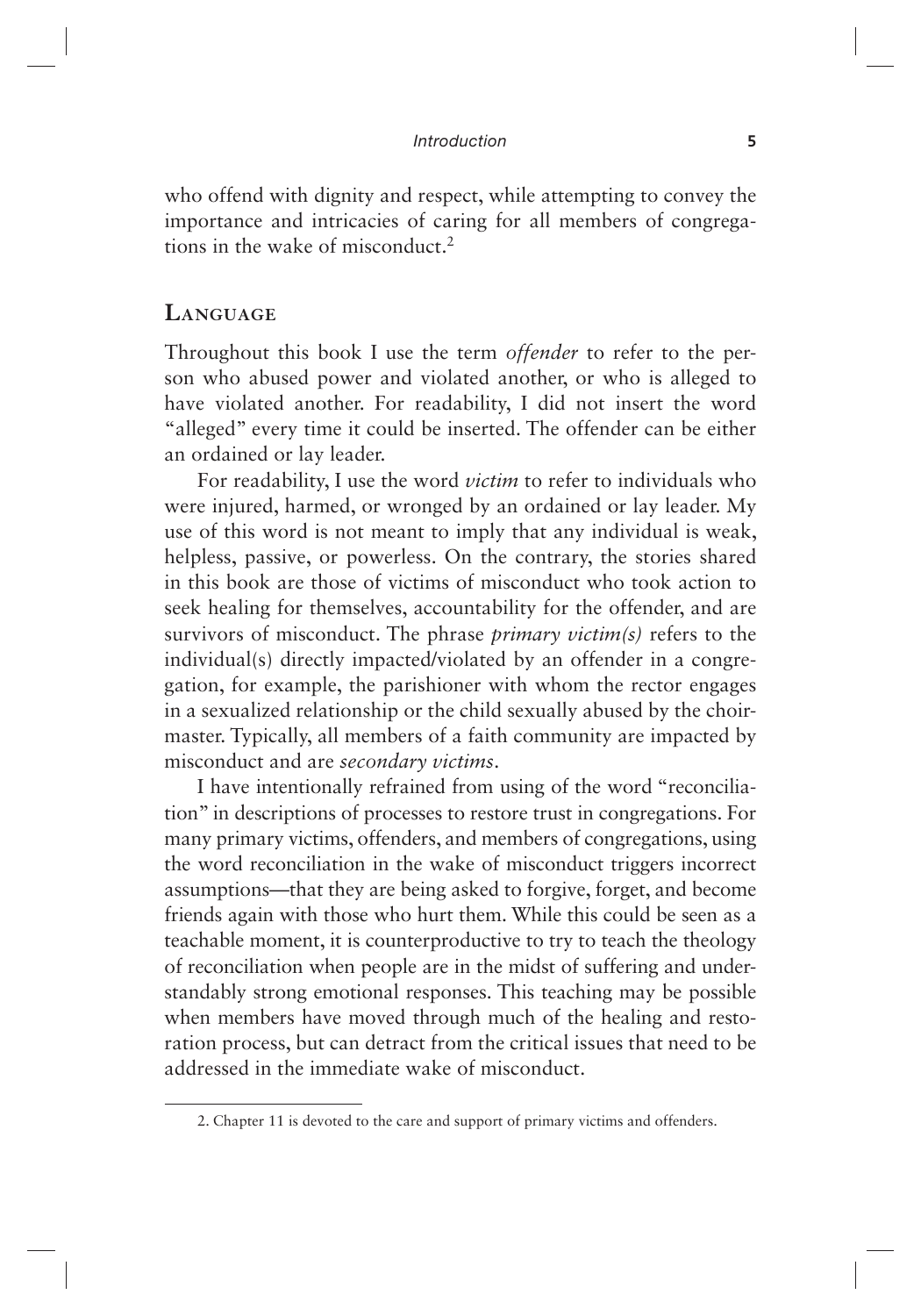## **MISCONDUCT BY LAYPERSONS**

When I joined the staff of the Episcopal Church in Connecticut, my role was primarily to assist when there were allegations of clergy misconduct. I soon learned that lay leaders also engage in misconduct; in some cases, the impact on the congregation was far greater than if a rector had engaged in the same behavior. Long-serving staff members, or individuals and families who have a lock on parish leadership (often for generations), can amass more power and trust within the parish system than a rector. Betrayal of trust by a lay leader can be devastating to a congregation.

Examples and responses to lay misconduct are provided. Almost all processes described in this book, even if they only refer to clergy misconduct, can be modified to respond to lay misconduct. While the disciplinary canons of the Episcopal Church do not apply to lay misconduct, within the confines of diocesan canons a disciplinary process for lay misconduct can be created. The ecclesiastical authority for such a process is typically the rector.

## **DISCIPLINARY CANONS IN THE EPISCOPAL CHURCH**

As of the writing of this book, the disciplinary process for clergy in the Episcopal Church is set out in Title IV of the Canons. These canons were significantly changed at General Convention in 2009 and modified in 2012. The significant changes, which went into effect as of July 1, 2011, shifted the disciplinary process from one of retributive justice (based on military law) to a process based on restorative justice, more closely aligned with our call as Christians. It is likely that these canons will be revised at subsequent General Conventions as our experiences with disciplinary proceedings become more informed over time.

This book is not a guide to the canonical disciplinary processes and should not be relied on as such.<sup>3</sup> Rather, it is a guide to working with congregations to restore trust in the wake of misconduct. References to canons are included in boxes within the text where

<sup>3.</sup> For training materials on the disciplinary processes and proceedings set out in Title IV, consult the website for the Episcopal Church in Connecticut at *www.episcopalct.org*.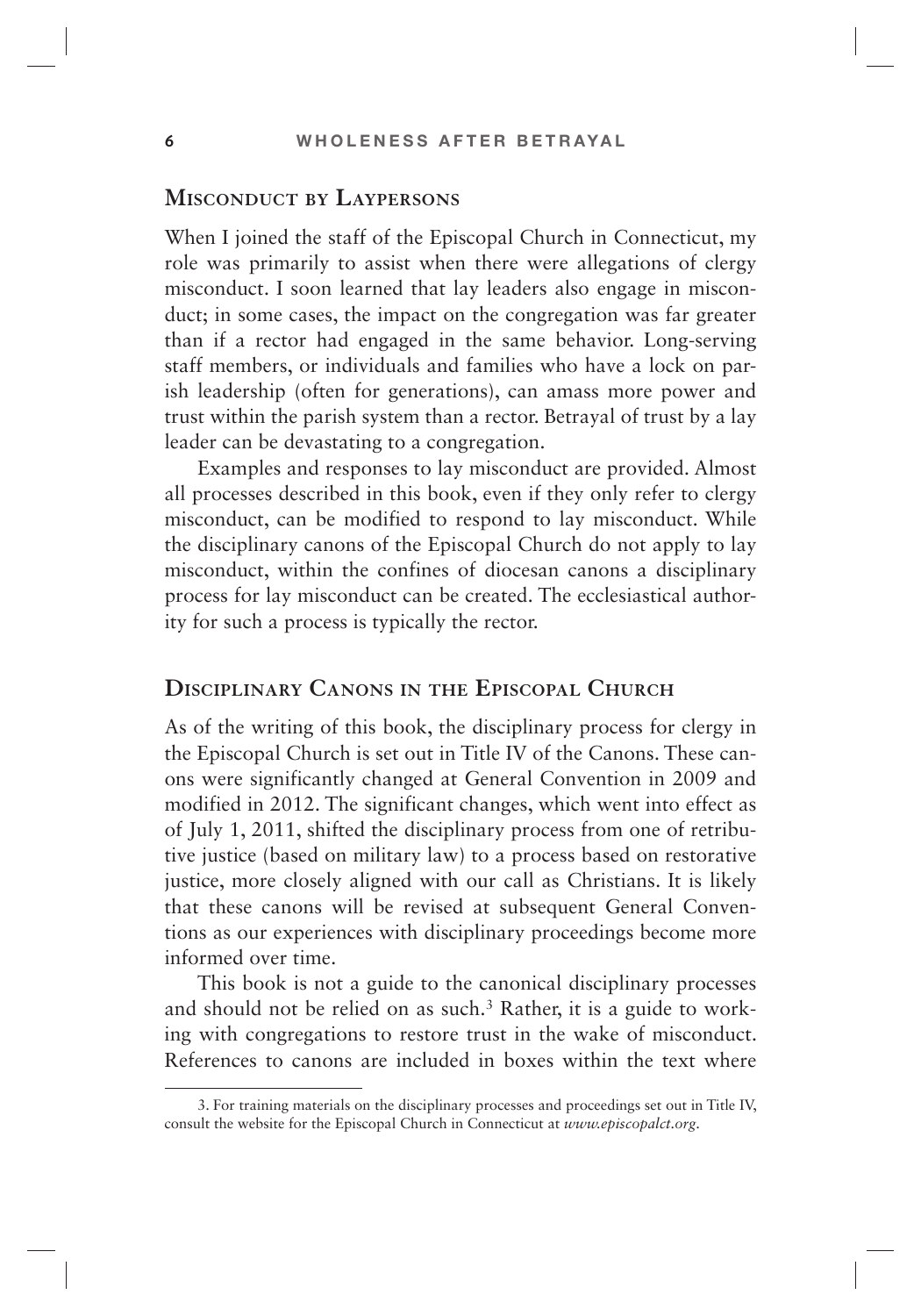canons directly address this work. The content of this book, which focuses on human reactions and dynamics in congregations, will remain valid and relevant even if the canons undergo another significant revision.4

# **OTHER DENOMINATIONS**

Although written with a focus on the Episcopal Church, this book addresses congregational dynamics and the work to restore trust among those impacted by misconduct. These human dynamics are universal regardless of a congregation's denomination. The processes set out can be translated for use by judicatory and/or congregational leaders in other denominations. Some processes may need to be modified to reflect differences in polity.

For those unfamiliar with the structure and roles in Episcopal congregations, a brief description of some of the key terminology used throughout this book follows. A congregation in the Episcopal Church is referred to as a *parish*, *congregation*, or *mission*. Parishes within a proscribed geographic area are connected to each other to form a *diocese*. Ordained and lay leaders in each diocese elect a *bishop—*the judicatory leader. The bishop is charged with the care of clergy and congregations, and has specific responsibility and authority within the canonical disciplinary process.

Parish leadership generally consists of a *rector*, an ordained leader called to serve a congregation. This is a tenured position.<sup>5</sup> The *wardens* are lay leaders, elected by members to serve the congregation. There are two wardens who are among the officers of the parish. In the absence of ordained leadership, the responsibility of running the day-to-day life of the parish is the wardens'. A *vestry* is a group of lay leaders elected by members of the parish to lead the parish with the ordained leader. Among other things, a vestry has responsibility for budgeting and overseeing the funds of the church.

<sup>4.</sup> At the time of this writing, there is no indication that the disciplinary canons will undergo a significant revision.

<sup>5.</sup> Some churches have an *interim rector*, *vicar*, or *priest-in-charge* instead of a rector. These are ordained leadership roles that do not have tenure.